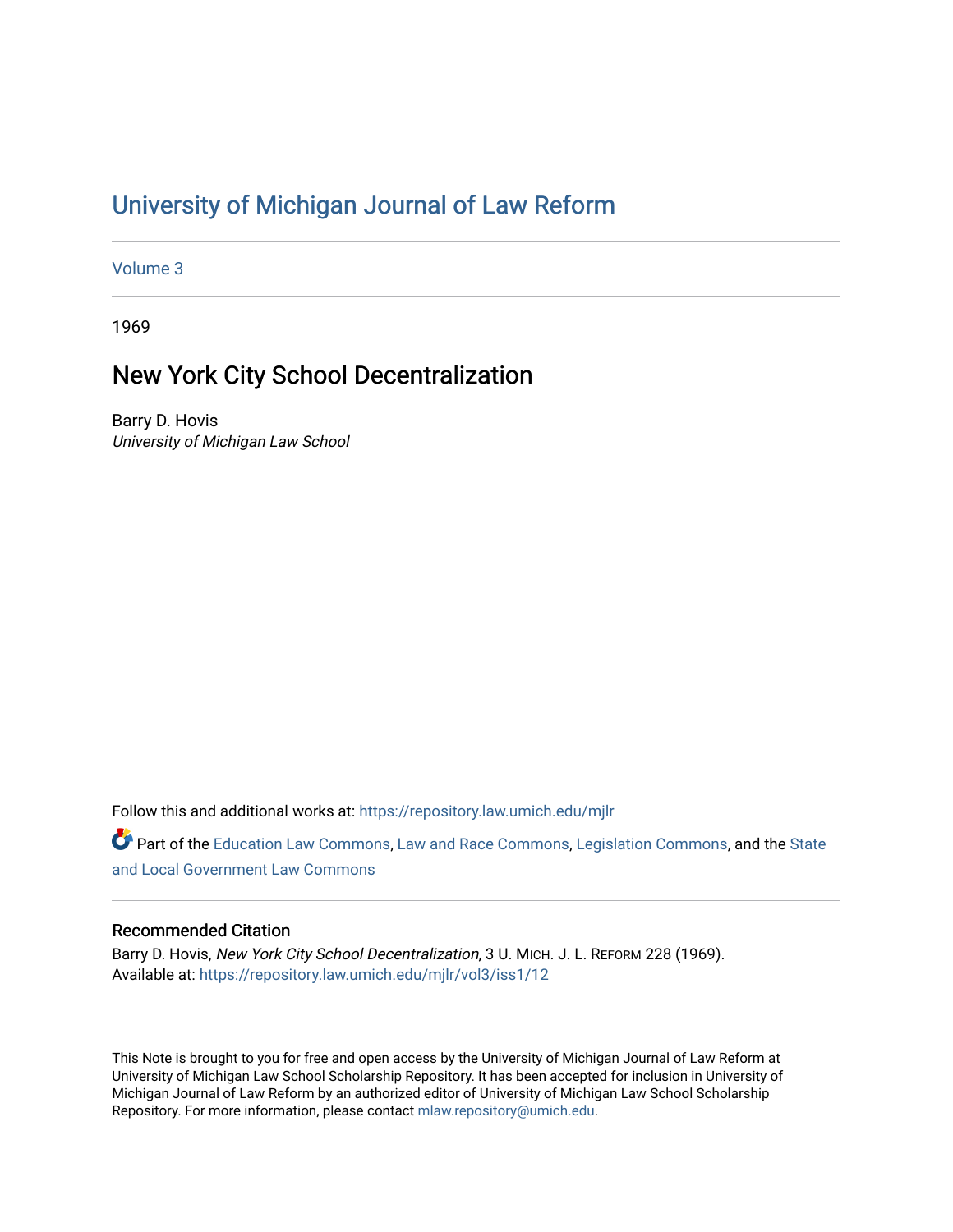# **NEW** YORK CITY **SCHOOL** DECENTRALIZATION

#### **I.** Introduction

The **1969** New York Education Act' grew out of a movement demanding decentralization of the New York City school system. The ultimate goals of this movement were to: **(1)** encourage community awareness and participation in the development of educational policy, and (2) create sufficient flexibility in the school system to enable administrators to resolve the diverse needs of the varying communities within the city.<sup>2</sup> Support for the plan arose out of more than a decade of dissatisfaction with the centralized system **by** educators, school administrators, and parents. 3 Supporters of decentralization had pointed in particular to the failure of the centralized system to achieve racial integration and to raise the achievement levels of black and Puerto Rican students.<sup>4</sup> They also relied upon the findings of the Coleman study, $3$  conducted under the auspices of the Department of Health, Education, and Welfare, to show the need for decentralization.<sup>6</sup>

The advocates of decentralization, largely representing minority group interests, maintained that the centralized school system could never be responsive to the individual needs of all the socio-economic groups in the City. **A** centralized system, it was

**I** N.Y. **EDUC.** LAW **§ 2590** (McKinney Supp. **1969),** effective July **1, 1970.**

**<sup>2</sup>** Mayor's Advisory Panel on Decentralization of the New York City Schools, Reconnection for Learning, at ii, November **9, 1969. 31d.,** at **I.** See also M. **BERUBE &** M. **GITTELL, CONFRONTATION AT OCEAN HILL-**

**BROWNSVILLE, 329 (1969).**

**<sup>4</sup> BERUBE,** supra **note 3,** at **3-13.** The author points out that "nearly **85%** of Harlem school children are two years behind the norm at reading," at **3.**

**<sup>5</sup>** Coleman, Equality of Educational Opportunity. (Washington, **D.C.,** United States Department of Health, Education, and Welfare, Office **of** Education. **1966)** Coleman's study included schools throughout the United States. He found the educational level of caucasians significantly higher than that of minority groups at comparable levels in school. He also found, especially in the large cities, that students' belief in a sense of control over their environment and a belief in the responsiveness of that environment are the most important criteria in raising levels of achievement. He concluded that the educational system must be changed so that it is responsive to the needs of minority groups and that these groups must have some control over the system. **Id.,** at **219** and **320-325.**

**<sup>6</sup> Mayor's Advisory Panel,** supra **note** 2, at **1I.**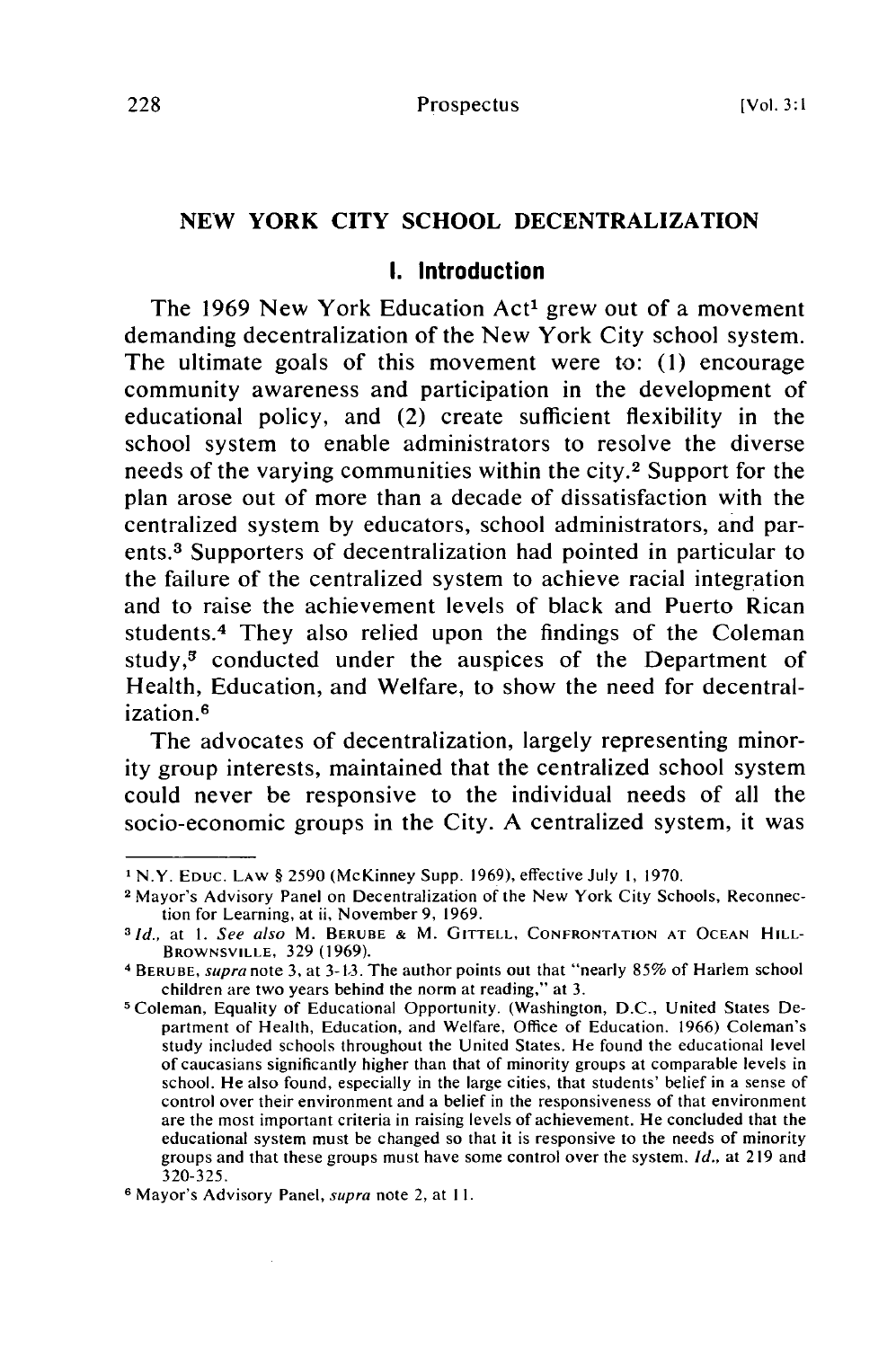argued, acts on a city-wide basis and is therefore not sensitive to particular community problems, nor capable of solving them. By decentralizing the system, control would pass to the communities, which are more cognizant of the nature of the educational problems in their schools, and are better equipped to solve them. The opponents of decentralization, mainly the middle class for whom the centralized school system had been unobjectionable, claimed however that the communities had little experience in running a school system, and that this responsibility was best left in the hands of professionals. Efficient and capable schools, they warned, could only exist under a centralized administration. <sup>7</sup>

The backers of decentralization campaigned vigorously for their cause. Reacting to the community and political pressure that resulted, the New York City Board of Education, on October 20, 1966, announced its decision to experiment with decentralization and community control in various City schools. Three demonstration districts were set up in 1967: Intermediate School 201, Two Bridges, and Ocean Hill-Brownsville. Supporters of decentralization also initially convinced the New York State Legislature of the need to develop a decentralization program. In 1967, the legislature authorized Mayor Lindsay to prepare and submit to it a plan for the decentralization of the New York City schools.8 The result was the Bundy Plan.<sup>9</sup> Opposed by the United Federation of Teachers, the New York City Board of Education, and some school administrators as establishing too decentralized a school structure,<sup>10</sup> the Bundy Plan failed to pass the legislature. Instead, the legislature directed the New York City Board of Education to submit its own plan for decentralization.<sup>11</sup> This plan was completed in January 1969; it divided the City into 29 school districts and established district school boards each with control over teacher assignment and transfer, curriculum, and texts. Lo-

**<sup>7</sup>** See generally **BERUBE,** supra note 3.

**<sup>8</sup>**Laws of New York, 190th Session, Chapter 484, 1967.

**<sup>9</sup>** Mayor's Advisory Panel, supra note 2. The Panel formulated the Bundy Plan. It recommended the creation of from 30 to 60 autonomous local school boards, which were to be given the power "to authorize the general courses of study and approve the content.., to authorize and determine the textbooks to be used **...** (and) to appoint the supervisory, administrative, teaching, and other personnel;" see 77-78 of the report.

**<sup>10</sup>**BERUBE, *supra* note 3, at **15.**

**<sup>1</sup>** Marchi Plan, N.Y. **EDuc. LAW** § 2564 (McKinney Supp. 1968).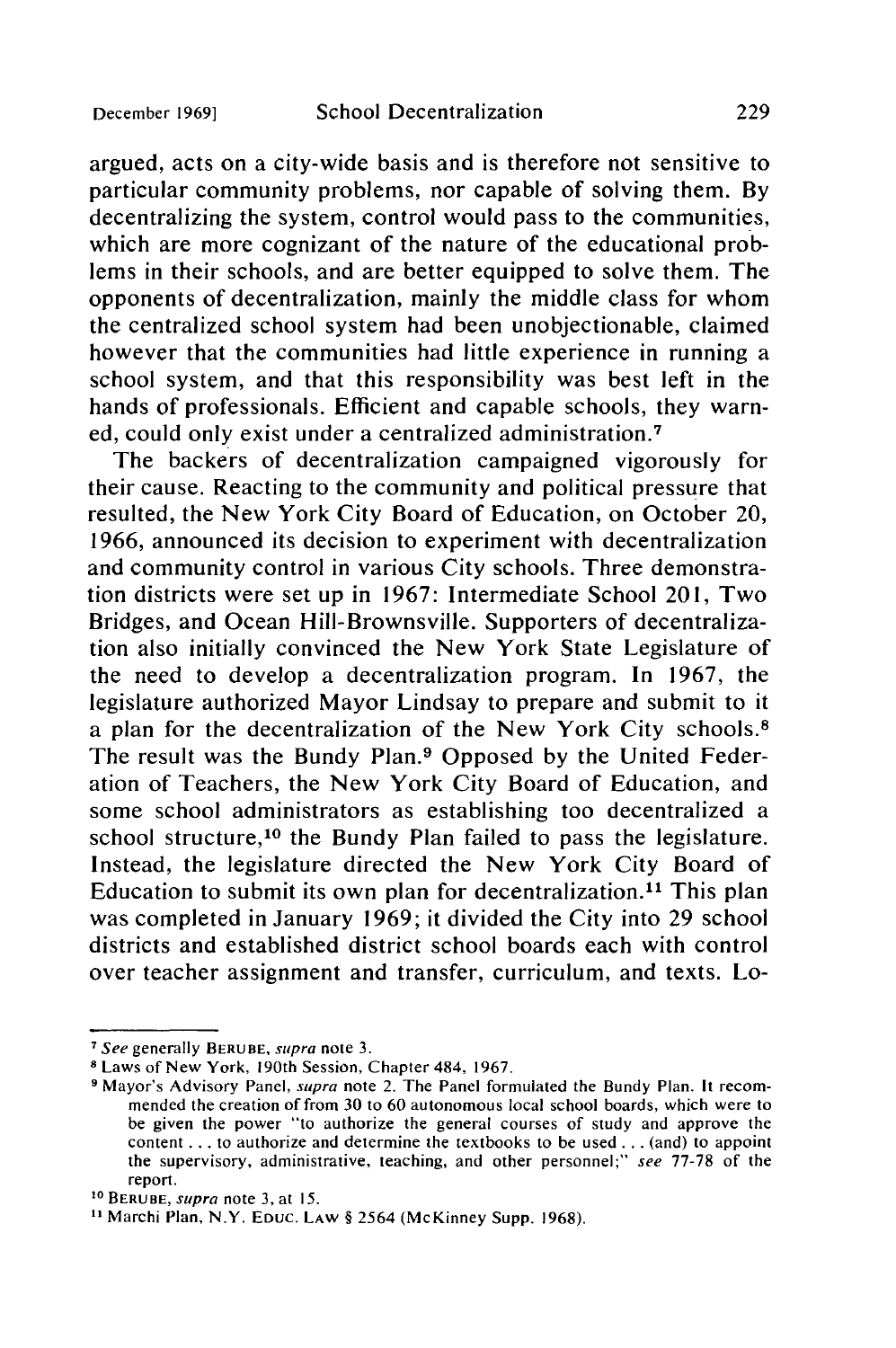#### Prospectus

cal control was restricted, however, by the qualification that a central school board was "to promulgate educational standards and minimum curriculum requirements for all schools and programs." $12$  In the sensitive political climate following the Ocean Hill-Brownsville controversy,13 many state legislators felt that the Board of Education's plan also proposed too decentralized a school structure for the legislature to accept. However, after numerous compromises, the 1969 New York Education Act did pass the State legislature. 14 This Act, the product of political compromise, is a diluted version of the Board of Education's plan.

Political compromise notwithstanding, the New York Act represents a major change in the educational process arising from the quest of minority groups for participation in the political process. The controversy over decentralization, as part of the larger issue of community self-determination, has spread to many of the large urban centers. The effectiveness of the New York school decentralization should have considerable bearing on the outcome of the decentralization movement elsewhere inasmuch as the other urban school systems closely resemble the New York situation albeit on a smaller scale. <sup>15</sup>

### **II. Prior Structure**

The 1969 Act does, theoretically at least, alter the prior structure of the New York City school system. Under the prior education law, 16 the New York City Board of Education was appointed

<sup>•12</sup> Board of Education, Plan for Development of a Community School District System for the City of New York, at 24(§ 7(a)(2) of the proposed statute), January 29, 1969.

<sup>13</sup> Ocean Hill-Brownsville was one of the three decentralized districts under the city's Board of Education experiment in decentralization. To some commentators the controversy began when the local board entered the involuntary transfer of thirteen teachers, five assistant principals, and one principal to headquarters for reassignment. The United Federation of Teachers went on the first of what were to be three strikes between May and October claiming the transfers were in violation of due process. After these months of dissension, control was taken from the local board in November 1968, and placed in a state trusteeship. The nature of the conflict became in many ways racial: black local board against Jewish teachers. Opponents of decentralization, including the United Federation of Teachers, claimed the experiment in decentralization was a resounding failure. See BERUBE, supra note 3.

<sup>&</sup>lt;sup>14</sup> N. Y. Times, May 2, 1969, at 42, col. 1 (city ed.).<br><sup>15</sup> See California Senate Bill 264 (1969), Massachusetts House Bill 5344 (1969), MICH. COMP. LAWS §§ 388.171-177 (1969). The Michigan act, dealing with Detroit, bears close resemblance to the New York Act, providing for elected local boards having control over teacher assignment, curriculum, and spending, subject to guidelines established by an elected central authority.

**<sup>16</sup>** N.Y. EDUC. LAW § 2554 (McKinney Supp. 1966).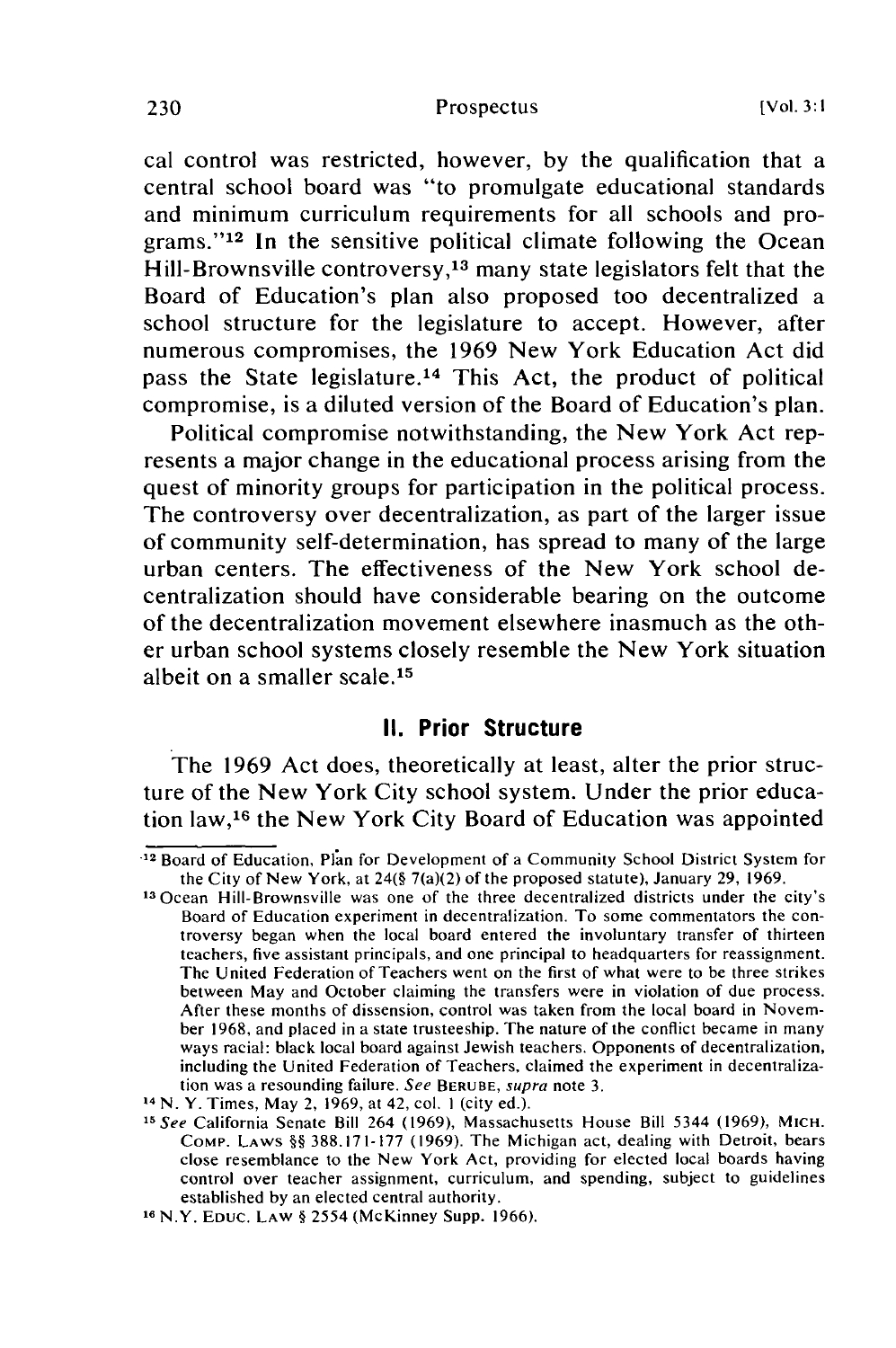**by** the Mayor and was vested with all powers within the school system. The Board appointed, transferred, and fired the Superintendent, the centralized administration, and the teachers; it authorized the courses, approved their content, and determined the texts; it prepared the budget; and it established basic school policy. The Board was also authorized to establish local school boards, but the local boards were to be "advisory only."<sup>17</sup> In practice, the Board of Education dictated course, curriculum and texts.18 Teachers were often assigned without regard to the needs of the communities or to the teachers' capabilities to meet these needs. 19 It was against this authority that the East Harlem parents rebelled, **by** boycotting **I.S.** 201 in September **1966,** demanding decentralization and community control.20 The **1969** Act was the product of this movement to change the centralized power structure.

### **III.** Major Provisions of the **1969** Act

Under the new Act, the central school board and the superintendent will be retained, designated as the city board and the chancellor. The city board will be composed of one elected representative from each borough\* and two representatives appointed by the Mayor.<sup>21</sup> Thus, the city board will be largely an elective rather than an appointive body. The board, in turn, appoints the chancellor and may dismiss him for cause.<sup>22</sup> Between thirty and thirty three local school districts, called community districts, are to be created, each with a minimum of 20,000 children in average attendance. 23 The community districts are to be formed on the

**<sup>22</sup>Id. § 2590-h.**

**<sup>17</sup>Id. §** 2564, prior to Marchi Amendment, supra note **1I.**

**<sup>18</sup>** BERUBE, supra note **3, 327-329.** See also **ROGERS, 110 LIVINGSTON STREET, 271-285 (1968).**

**<sup>19</sup>ROGERS,** supra note **16,** at **275-278;** Mayor's Advisory Panel, supra note **1,** at 4. **20 BERUBE,** supra note **3,** at **13.**

**<sup>21</sup>**N.Y. **EDUC.** LAW **§ 2590-b** (McKinney Supp. **1969).** The change from an appointed to a largely elected board may change not only personnel on the central board but also the approach of the central board to community control. Theoretically, an elected board should feel greater responsibility for the desires of the community electorate. Regardless, whether the elected board will in fact respond to the desires for community control is too uncertain to allow speculation.

**<sup>23</sup>**The actual creation of the districts will be made **by** an interim board prior to the election of the first city board. This interim board will be composed of five members, each Borough President appointing one. New York Session Laws, **1969,** Chap. **330, § II.**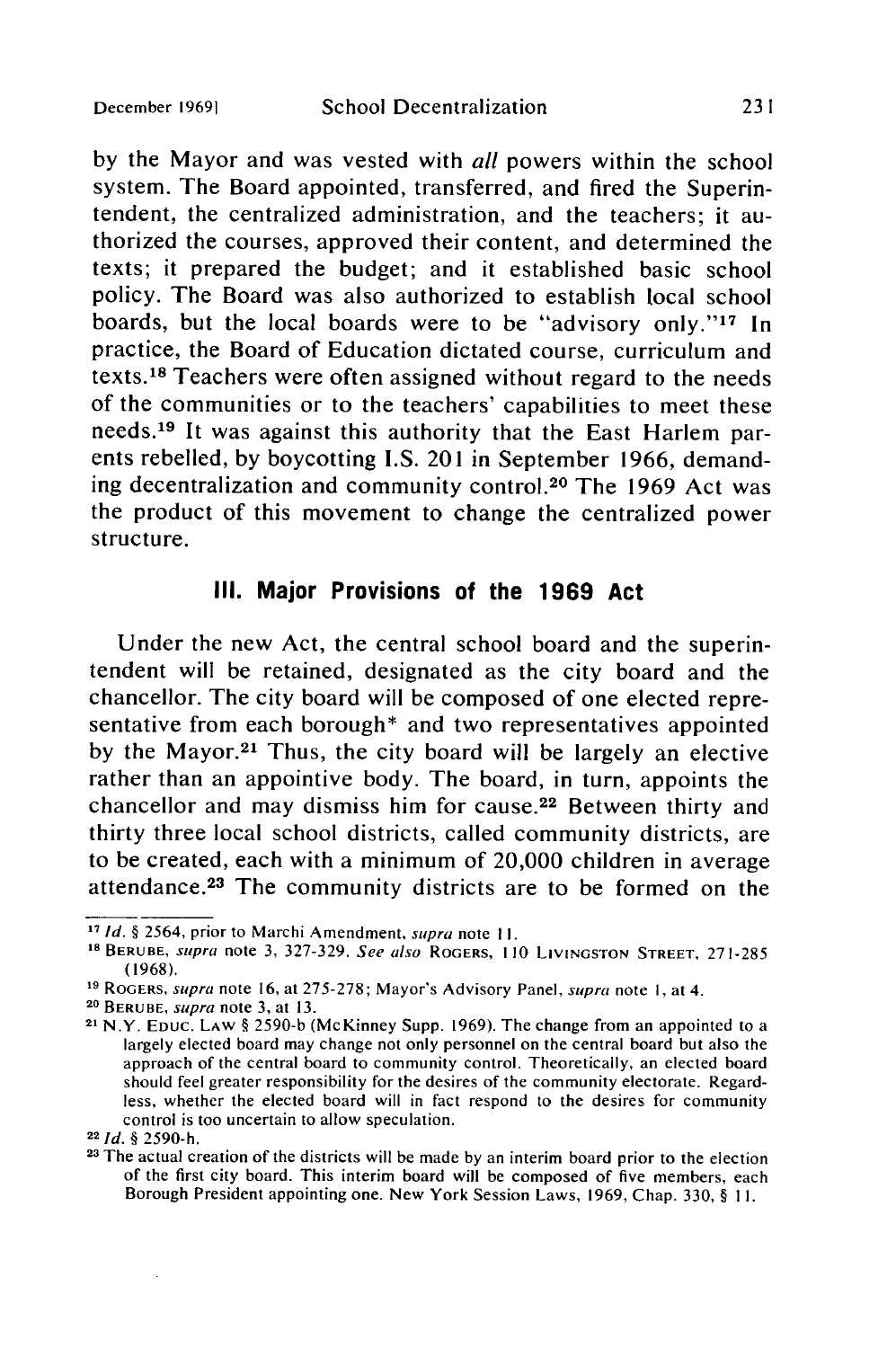basis of such criteria as special educational needs of the communities, existing school and transportation facilities, convenience of location, and heterogeneity of pupil population.<sup>24</sup> High schools, special and vocational schools are not included in the plan because of the existing "comprehensive high school program" taking shape in the city. $25$ 

A community board will be established in each community district,<sup>26</sup> composed of members elected by the eligible voters of each district.<sup>27</sup> Much of the power of the old central Board of Education is ostensibly shifted to these community boards by the 1969 Act. The community boards will employ a community superintendent to whom the board delegates "such of its administrative and ministerial powers as it deems appropriate."<sup>28</sup>

However, the creation of this decentralized structure will not necessarily decentralize power within the school system. The important consideration is not the label "decentralization," but the reality of community control. Control will ultimately reside in that group which determines: (1) teacher appointments, (2) course, curriculum and texts, (3) fiscal policy, and (4) basic school policy. Although the Act does not delineate where the control lies in all these cases, the provisions of the Act do provide sufficient basis for reasonable speculation on the likelihood of community control.

## *A. Teachers: Hiring, Firing and Transfer*

Appointment of teachers is effectuated as follows: "Each community board shall appoint teachers for all schools and programs under its jurisdiction who are assigned to the district by the chancellor from competitive eligible lists."<sup>29</sup> These eligibility lists

**<sup>24</sup>**N.Y. **EDUC.** LAW § 2590-b (McKinney Supp. 1969). In dividing the city into community districts, the interim board may be able to affect the power base of community control by merging segments of ghetto areas into surrounding areas. Such gerrymandering might continue to deny black and Puerto Rican groups effective control over much of their education.

**<sup>25</sup>***Id. §* 2590-h(l)(a). *See also* note 12, supra, at 23.

**<sup>26</sup>***Id. §* 2590-b(2) (a).

**<sup>27</sup>***Id. §* 2590-c(3). Eligible voters are those persons who are registered voters residing in the community district and every parent of a child attending a school within the district who is a citizen of the state, resident of New York City for 90 days, and 21 years of age. *<sup>2</sup> <sup>8</sup> 1 d. §* 2590-e(l).

**<sup>29</sup>***Id.* § 2590-j(4)(c). All statutory references under the subheading Teachers are found in § 2590-j.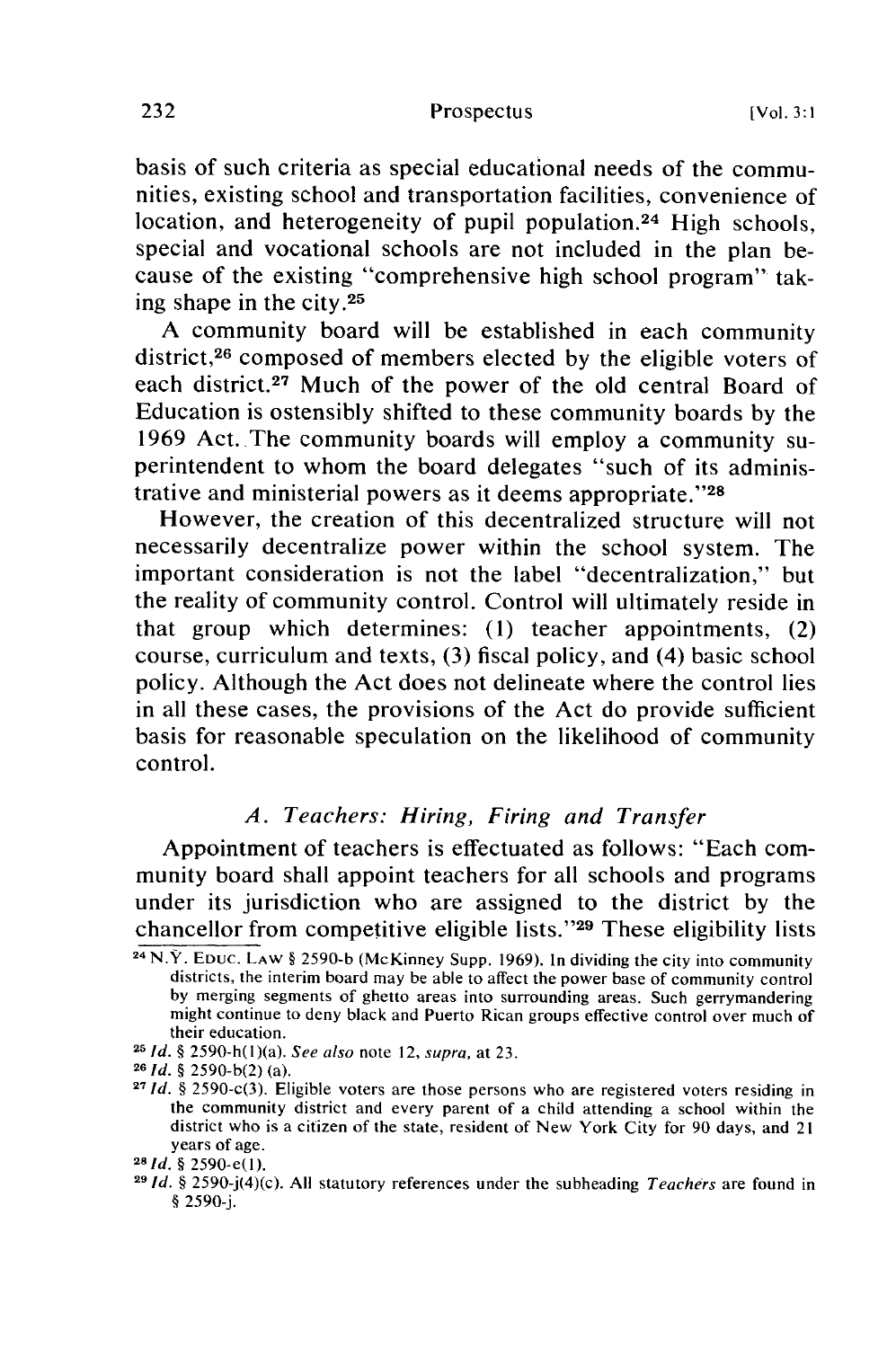are compiled by the Board of Examiners<sup>30</sup> and include only those teachers who meet both the state and city requirements. Lists are made periodically, but each list must be chronologically depleted before a teacher may be selected from a later list. An exception is made for those schools in the lower forty-five percent of the system as determined on the basis of student achievement on reading tests. For such schools, the community boards may appoint any teacher who has met the state teaching requirements and has passed either the City teachers' examination or the National Teachers' Examination, regardless of position or presence on an eligibility list.31

The community board also controls retention of teachers. The community board, following a hearing and a majority vote, may transfer or dismiss a teacher for any substantial reason.<sup>32</sup> This decision, however, may be appealed by the teacher to the city board, which can affirm, modify, or reverse the community board.<sup>33</sup>

The 1969 Act differs from the Bundy Plan and the Board of Education's plan in two respects. First, under the new Act, each community district may assign only those teachers who have been assigned to that district by the chancellor. There is no city-wide selection as provided in the previous plans. While this is not true of the schools in the special forty-five percent category, it seems fair to conclude that these schools' freedom of choice will be significantly limited after the bulk of teachers have already been assigned. Second, whereas the earlier plans would have terminated the general requirement of City tests for teachers and the existence of the Board of Examiners, these are retained under the new Act.

The impact of these two changes is difficult to predict. On the one hand, the central authority (city board, chancellor) retains much control over teacher assignments as well as continuing control over teacher qualifications. On the other hand, those

**<sup>30</sup>Id. §** 2590-j(3)(a)(I). The Board of Examiners prepares and administers examinations to candidates for teaching and supervisory positions in the school system. The Board of Examiners consists of five members appointed by the city board (formerly by the Board of Education). **Id. § 2569.**

*<sup>31</sup>***Id. §§** 2590-j(5)(b)(c).

*<sup>32</sup> Id. §§* 2590-j(7)(a), 2590-j(7)(b)(6).

*<sup>33</sup>* **Id. §** 2590-j(7)(f).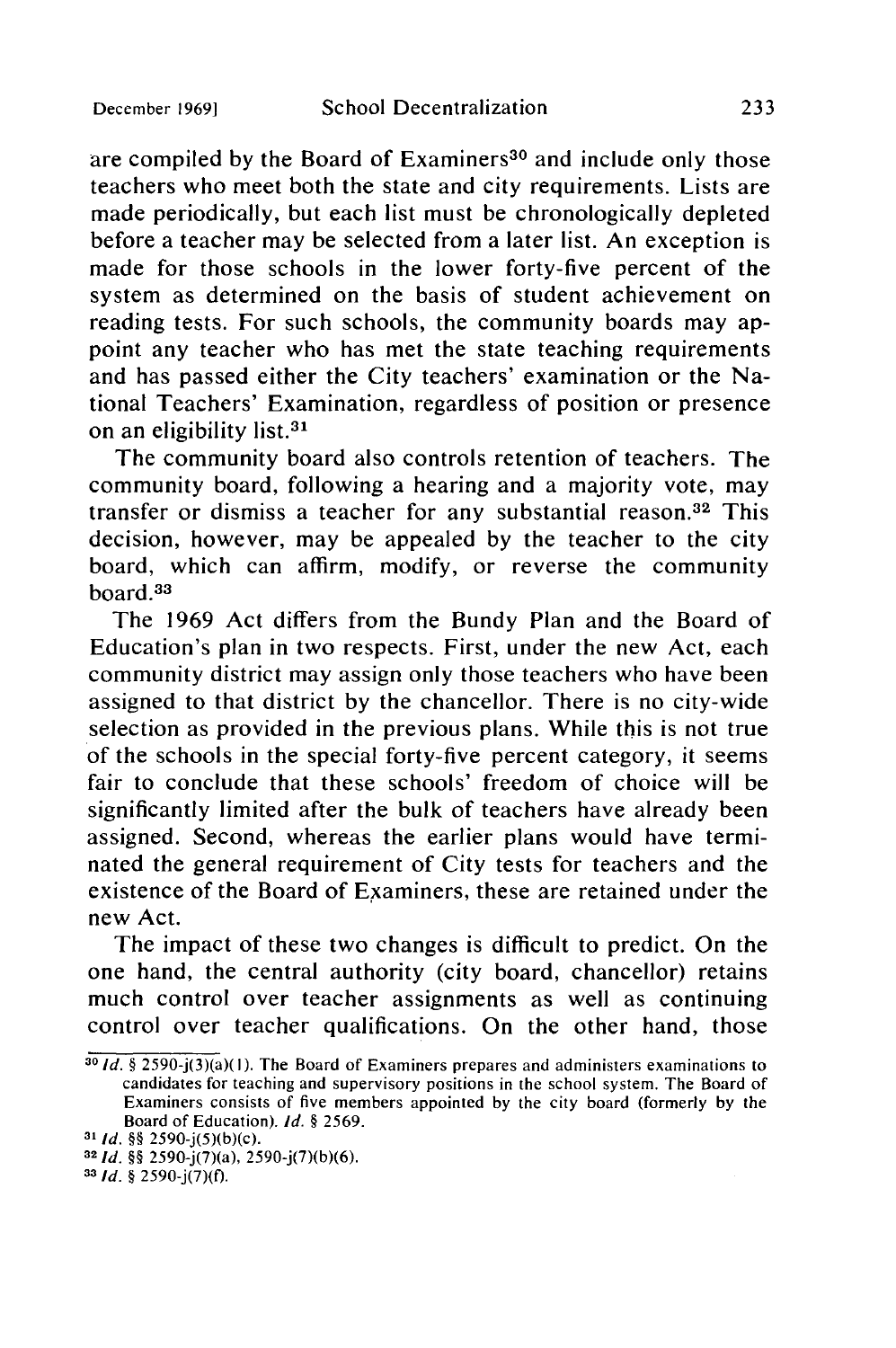#### Prospectus

schools in the forty-five percent category, which can hire without recourse to the eligibility lists, are also those which most desire decentralized community control and are arguably those which most need it; that is, the under-achieving, often predominantly black and Puerto Rican, schools. Should the supply of teachers be sufficiently great, or should these schools be given first choice of all available teachers, the under-achieving schools may develop a teaching force better adapted to their requirements. However, the Act is somewhat unclear on the procedure to be followed for teacher selection by the under-achieving schools, and thus it remains to be seen whether this possibility will materialize.

### *B. Course, Curriculum, and Textbooks*

Authority over course, curriculum, and textbooks remains largely centralized. It is the chancellor's responsibility to "promulgate minimum educational standards and curriculum requirements."<sup>34</sup> The city board shall "approve determinations of the chancellor relating to course and curriculum requirements."<sup>35</sup> The community boards are delegated the vague authority "to determine matters relating to the instruction of students."<sup>36</sup> This authority includes the right to select textbooks and other instructional materials, conditioned upon the approval of the chancellor. 37 It is within the discretion of the city board and the chancellor to give the community boards considerable authority in the selection of courses, curriculum, and texts, thereby effecting greater community control. On the other hand, the city board may so restrict this potential that local control will be no greater than that experienced under the prior centralized system.

## *C. Budget*

Budget estimates for the operation of a community board and for the schools in its district are to be initially prepared by the local superintendents subject to the approval of that community board, rather than by the centralized authority under the previous

<sup>34</sup>*Id. §* 2590-h(8). *<sup>35</sup>***Id.** *§* 2590-g(I).

**<sup>36</sup>***Id. §* 2590-e(3).

**<sup>37</sup>** *Id. §* 2590-e(3).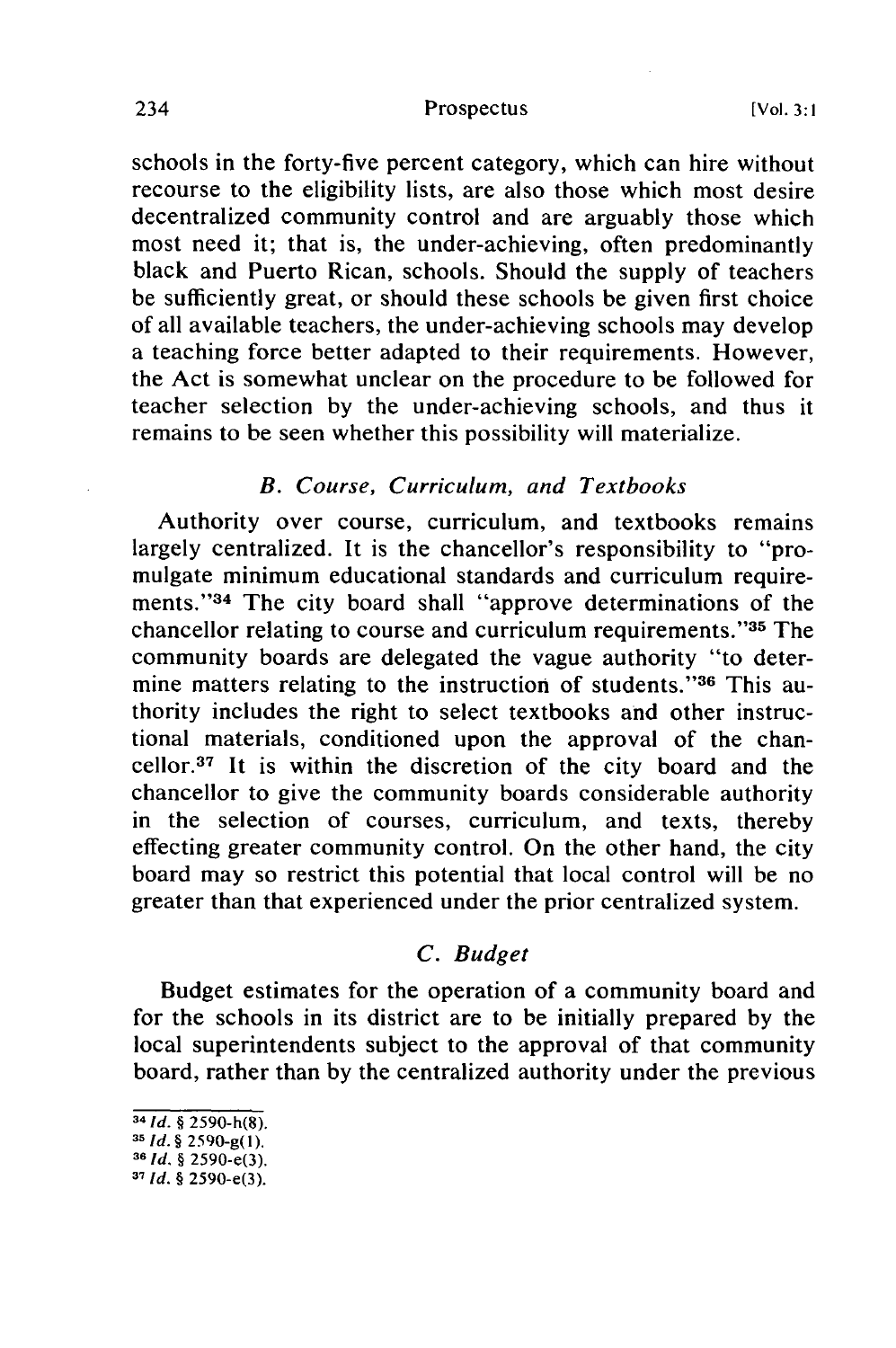system.<sup>38</sup> The chancellor then reviews the estimates of the individual districts and submits to the city board his recommendations and a total estimate for the entire City. The city board reviews the chancellor's budget requests, makes its own modifications, and then submits its budget request to the Mayor.

The city board is to allocate funds to the community districts "on the basis of objective formulae established annually by the city board."<sup>39</sup> The formulae shall "reflect the relative education needs of the community districts to the maximum extent feasible."<sup>40</sup> The community boards will have authority to develop their own schedule of expenditures and to alter this schedule without city board approval, provided that all changes are consistent with the curriculum requirements and do not result in liabilities greater than their funds.

Funds to finance experimental programs shall be allocated by the city board according to the need of the area and the value of the innovation. With regard to special, federal, state, and private funds, "each community board may contract for and receive funds to be transmitted to the city board and disbursed through the chancellor."<sup>41</sup> The community boards may also contract with government and private agencies, the city board and other community boards for appropriate purchases or services, subject to the approval of the chancellor.

While it is true that the community boards will now, for the first time, have a voice in determining the proper allocation of funds, the city board is nevertheless much more than a centralized clearing house. The final budget must be approved by the city board, and the criteria for allocation of funds to the districts are prepared by it. The city board has the discretion to establish formulae attuned to the special financial needs of particular areas and to so allocate the funds. On the other hand, it may, in its discretion, do no more than provide for the basic school needs of all schools.

**<sup>38</sup>Id.** § 2590-i(2). All statutory references under the subheading Budget are found in **§** 2590-i.

**<sup>39</sup>Id.** § 2590-i(7). **<sup>40</sup>Id.**

<sup>41</sup> **Id. §** 2590-i(14)(a).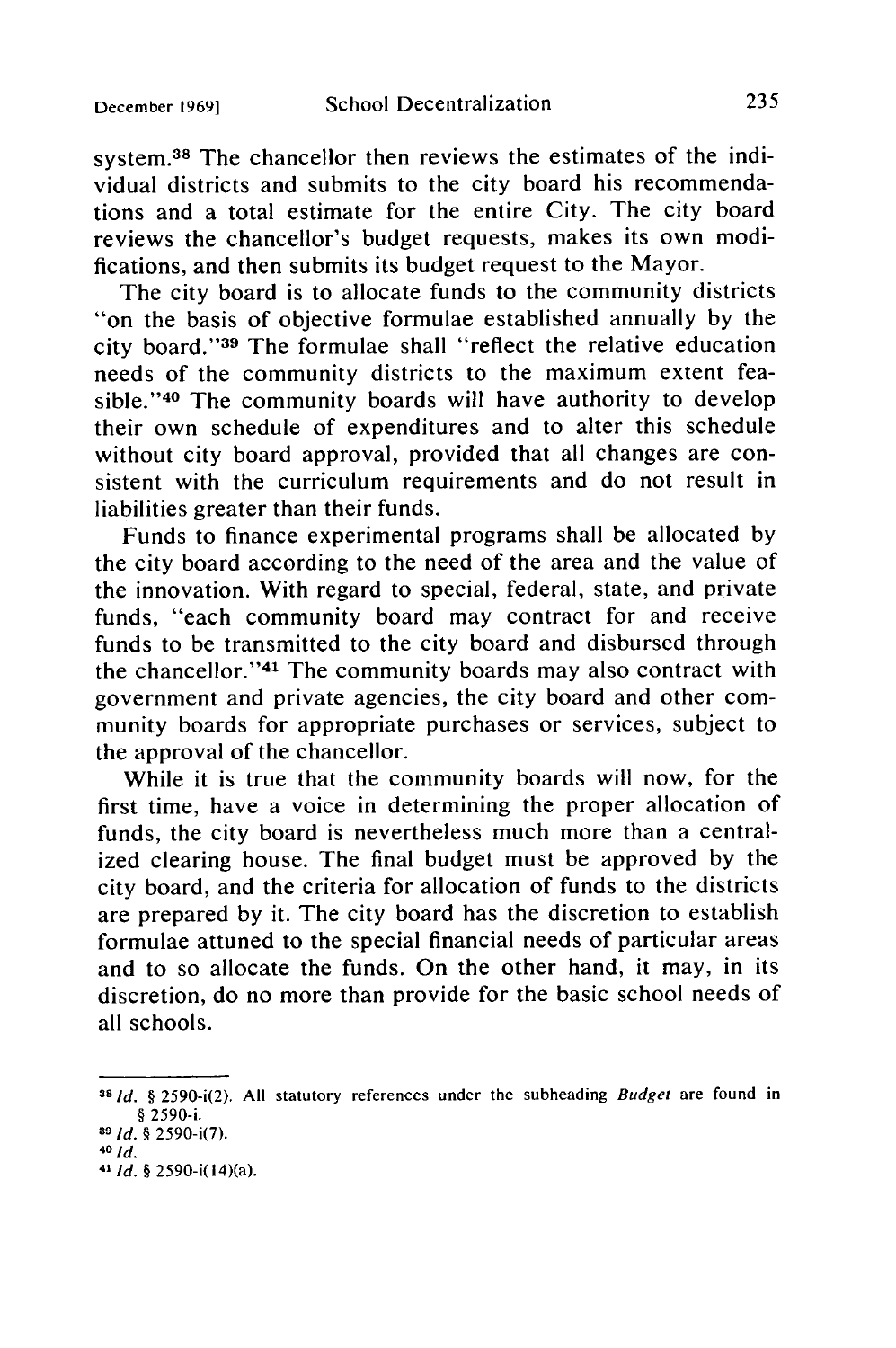#### Prospectus

## *D. Basic School Policy*

The formulation of basic school policy falls within the powers of the chancellor, who must "promulgate such rules and regulations as he may determine to be necessary or convenient to accomplish the purposes of this Act, not inconsistent with the policies of the city board."<sup>42</sup> The community boards also formulate policy as an adjunct of their authority to control and operate all schools except high schools and vocational schools. Their policy-making is restricted, however, by the requirement that such control and operation must not be "inconsistent with the policies established by the city board."<sup>43</sup> From this unclear delineation of authority, it is important to recognize that the city board ultimately has the power to control basic school policy. The school rules and regulations are set by its employee, the chancellor, and the programs of the community boards must not conflict with the policies of the city board.

Moreover, the city board is the final adjudicator of all policy disputes. For all such disputes, including those between community board and teacher, and chancellor and community board, the city board serves as an "appellate tribunal," with authority to stay the enforcement of orders issued by the chancellor or community boards, and the authority to issue final orders itself.44 To enforce such orders, the city board may withdraw specific community board powers and confer them upon the chancellor, or it may suspend or remove an entire community board or any member thereof.45 In short, a community board's control over local policy is not very secure. The new Act gives the illusion of decentralized decision-making in the formulation of basic school policy, with the reality of a centralized authority.

#### **IV. Conclusion**

Although the new structure creates the potential for decentralization, the actual degree of decentralization that will result is difficult to predict. It is reasonable to conclude that ultimate

**<sup>42</sup>**Id. § 2590-h(16).

*<sup>43</sup>*Id. § 2590-e.

*<sup>4</sup>* **Id.** § 2590-1(0 and 2).

*<sup>-</sup>* Id. § 2590-1(1).